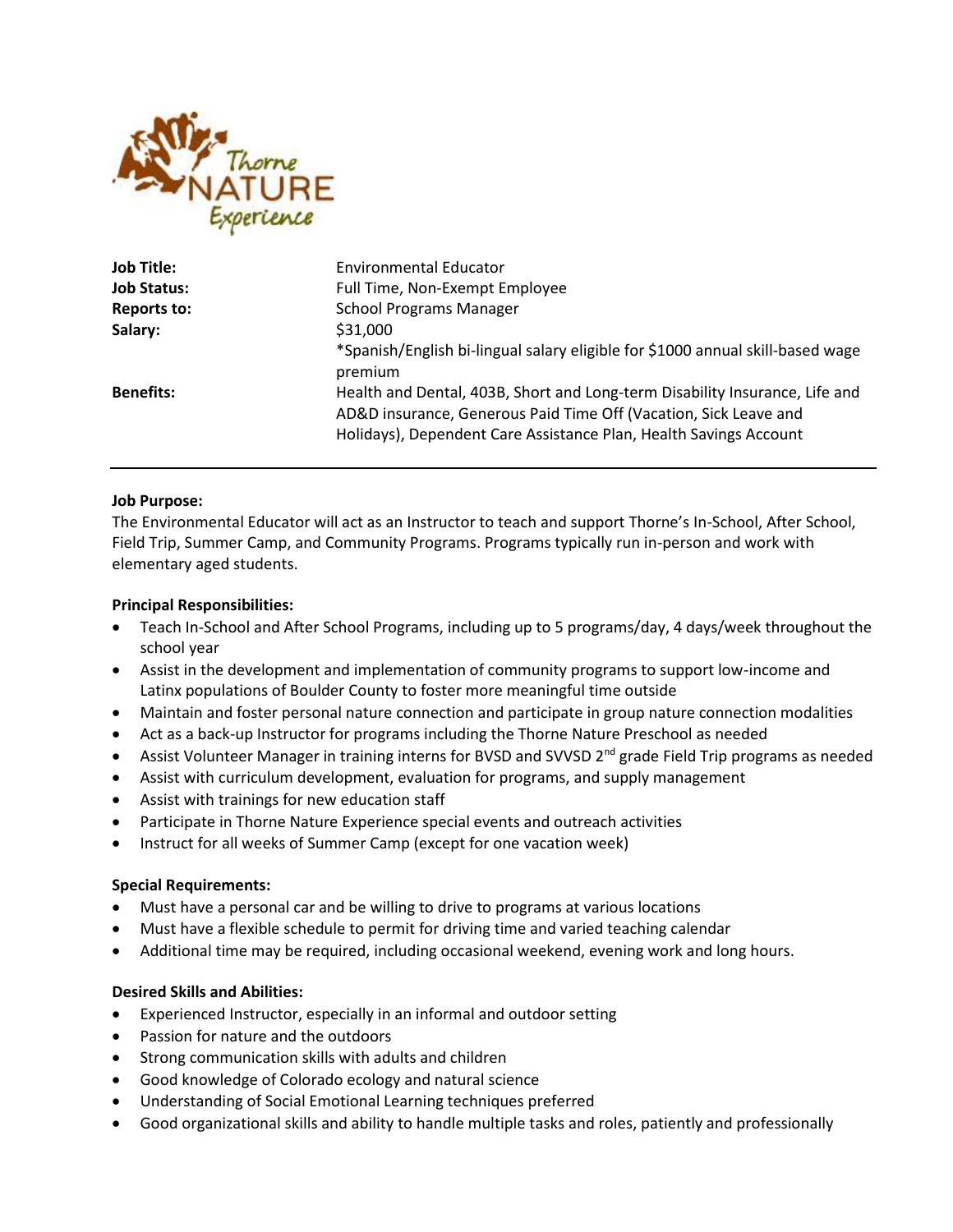- Proficient with MS Office suite (Word, Excel, and Outlook) and Google Drive
- Experience relating to and communicating with diverse audiences, especially Mexican American participants and families preferred
- Conversational/Proficient in Spanish preferred

## **Desired Outcomes:**

- Exceptional teaching of In-School, After School, Field Trip, Summer Camp, and Community Programs
- Continue achieving 90% or better positive rating of In-School Program's ability to teach to school district standards and prepare students for CMAS testing
- High level engagement with volunteers, interns, families, and students in education programs
- High level of engagement and assistance in areas of curriculum development, evaluation, and programmatic support
- High level of engagement in personal and professional growth opportunities
- High level of engagement as a member of the Thorne Nature Experience Team

# **Job Interrelationships:**

 Thorne staff and educators, school staff, students, volunteers, interns, community partners, general public

# **Desired Behavioral Traits and Attitudes:**

 Team player, fun, outgoing, passionate, empathetic, efficient, organized, creative, resourceful, critical thinker, results-oriented, and self-motivated. Passionate about Thorne's mission and environmentally concerned and aware.

## **Minimum Qualifications:**

- Must be 18 or older
- A minimum of 460 hours of environmental education experience with elementary-aged children preferred.
- Bachelor's degree in Environmental Education, Environmental Studies, Education or related field. In place of degree, 3+ years of relevant experience working with youth or low-income communities accepted.
- Background check and fingerprints submitted and cleared by the Colorado Department of Human Services (Thorne helps and pays for this).
- Current First Aid, CPR, and Standard Precaution trainings (Thorne will provide if needed).

**Working Conditions**: This role requires a physical ability to perform tasks in an outdoor environment in all weather conditions including lifting, standing for long periods, walking on rough terrain and kneeling. Work takes place in both an office setting and field setting with continuous interruptions and background noises.

**Accommodations:** Reasonable accommodations may be made to enable qualified individuals with disabilities to perform the essential functions of this position.

**The expectation for All Employees:** Support the Thorne mission and exhibit a commitment to working collaboratively, with integrity and respect for fellow employees, associates, and our communities. Embracing personal responsibility and accountability for your job.

**Equitable Recruiting Policy Statement:** Our goal is to increase diversity amongst our staff at Thorne. We do so by providing equal employment opportunities without regard to race, color, religion, sex, national origin,